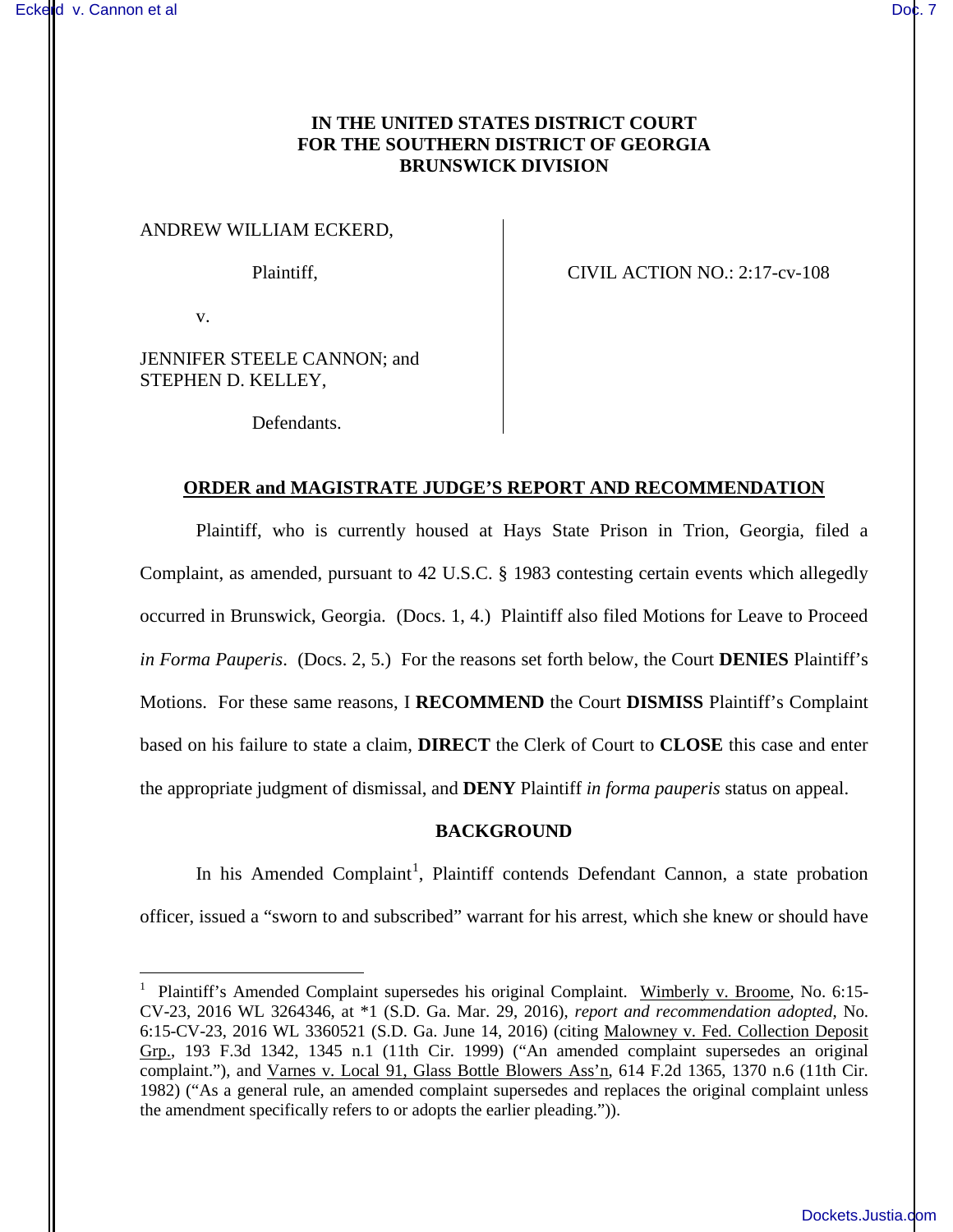known contained false statements. (Doc. 4, p. 5.) In addition, Plaintiff contends Defendant Kelley, a Superior Court judge, "authorized" this warrant. As a result of this warrant, Plaintiff maintains he was unlawfully arrested. (Id.) Plaintiff seeks monetary damages in excess of  $$4,500.00$  and declaratory relief. (Id. at p. 6.)

## **STANDARD OF REVIEW**

Plaintiff seeks to bring this action *in forma pauperis*. Under 28 U.S.C. § 1915(a)(1), the Court may authorize the filing of a civil lawsuit without the prepayment of fees if the plaintiff submits an affidavit that includes a statement of all of his assets, shows an inability to pay the filing fee, and also includes a statement of the nature of the action which shows that he is entitled to redress. Even if the plaintiff proves indigence, the Court must dismiss the action if it is frivolous or malicious, or fails to state a claim upon which relief may be granted. 28 U.S.C. §§ 1915(e)(2)(B)(i)–(ii). Additionally, pursuant to 28 U.S.C. § 1915A, the Court must review a complaint in which a prisoner seeks redress from a governmental entity. Upon such screening, the Court must dismiss a complaint, or any portion thereof, that is frivolous, malicious, or fails to state a claim upon which relief may be granted or which seeks monetary relief from a defendant who is immune from such relief. 28 U.S.C. § 1915A(b).

The Court looks to the instructions for pleading contained in the Federal Rules of Civil Procedure when reviewing a Complaint on an application to proceed *in forma pauperis*. See Fed. R. Civ. P. 8 ("A pleading that states a claim for relief must contain [among other things]... a short and plain statement of the claim showing that the pleader is entitled to relief."); Fed. R. Civ. P. 10 (requiring that claims be set forth in numbered paragraphs, each limited to a single set of circumstances). Further, a claim is frivolous under Section  $1915(e)(2)(B)(i)$  "if it is 'without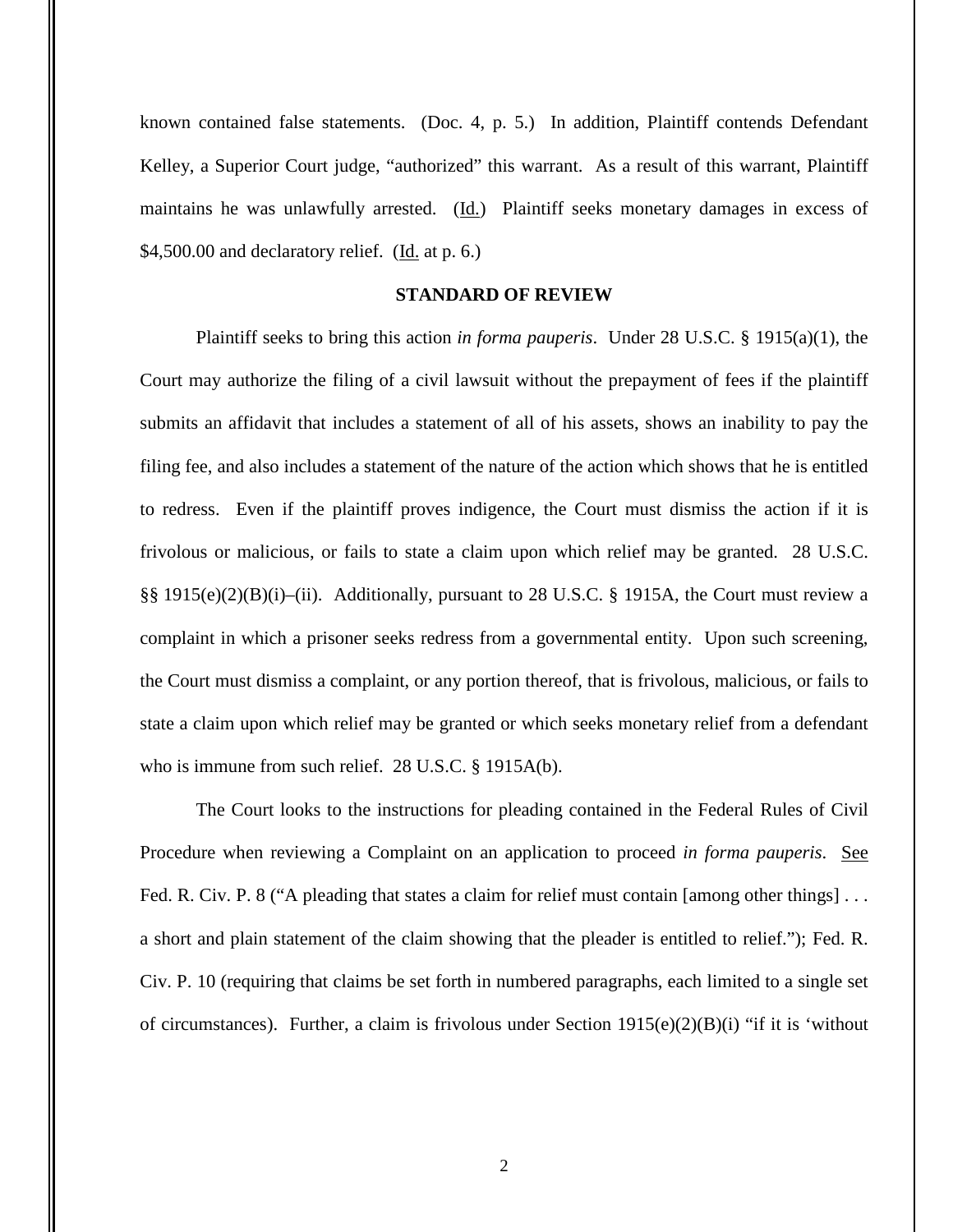arguable merit either in law or fact.'" Napier v. Preslicka, 314 F.3d 528, 531 (11th Cir. 2002) (quoting Bilal v. Driver, 251 F.3d 1346, 1349 (11th Cir. 2001)).

Whether a complaint fails to state a claim under Section  $1915(e)(2)(B)(ii)$  is governed by the same standard applicable to motions to dismiss under Federal Rule of Civil Procedure 12(b)(6). Thompson v. Rundle, 393 F. App'x 675, 678 (11th Cir. 2010). Under that standard, this Court must determine whether the complaint contains "sufficient factual matter, accepted as true, to 'state a claim to relief that is plausible on its face.'" Ashcroft v. Iqbal, 556 U.S. 662, 678 (2009) (quoting Bell Atl. Corp. v. Twombly, 550 U.S. 544, 570 (2007)). A plaintiff must assert "more than labels and conclusions, and a formulaic recitation of the elements of a cause of action will not" suffice. Twombly, 550 U.S. at 555. Section 1915 also "accords judges not only the authority to dismiss a claim based on an indisputably meritless legal theory, but also the unusual power to pierce the veil of the complaint's factual allegations and dismiss those claims whose factual contentions are clearly baseless." Bilal, 251 F.3d at 1349 (quoting Neitzke v. Williams, 490 U.S. 319, 327 (1989)).

In its analysis, the Court will abide by the long-standing principle that the pleadings of unrepresented parties are held to a less stringent standard than those drafted by attorneys and, therefore, must be liberally construed. Haines v. Kerner, 404 U.S. 519, 520 (1972); Boxer X v. Harris, 437 F.3d 1107, 1110 (11th Cir. 2006) ("*Pro se* pleadings are held to a less stringent standard than pleadings drafted by attorneys[.]") (quoting Hughes v. Lott, 350 F.3d 1157, 1160 (11th Cir. 2003)). However, Plaintiff's unrepresented status will not excuse mistakes regarding procedural rules. McNeil v. United States, 508 U.S. 106, 113 (1993) ("We have never suggested that procedural rules in ordinary civil litigation should be interpreted so as to excuse mistakes by those who proceed without counsel.").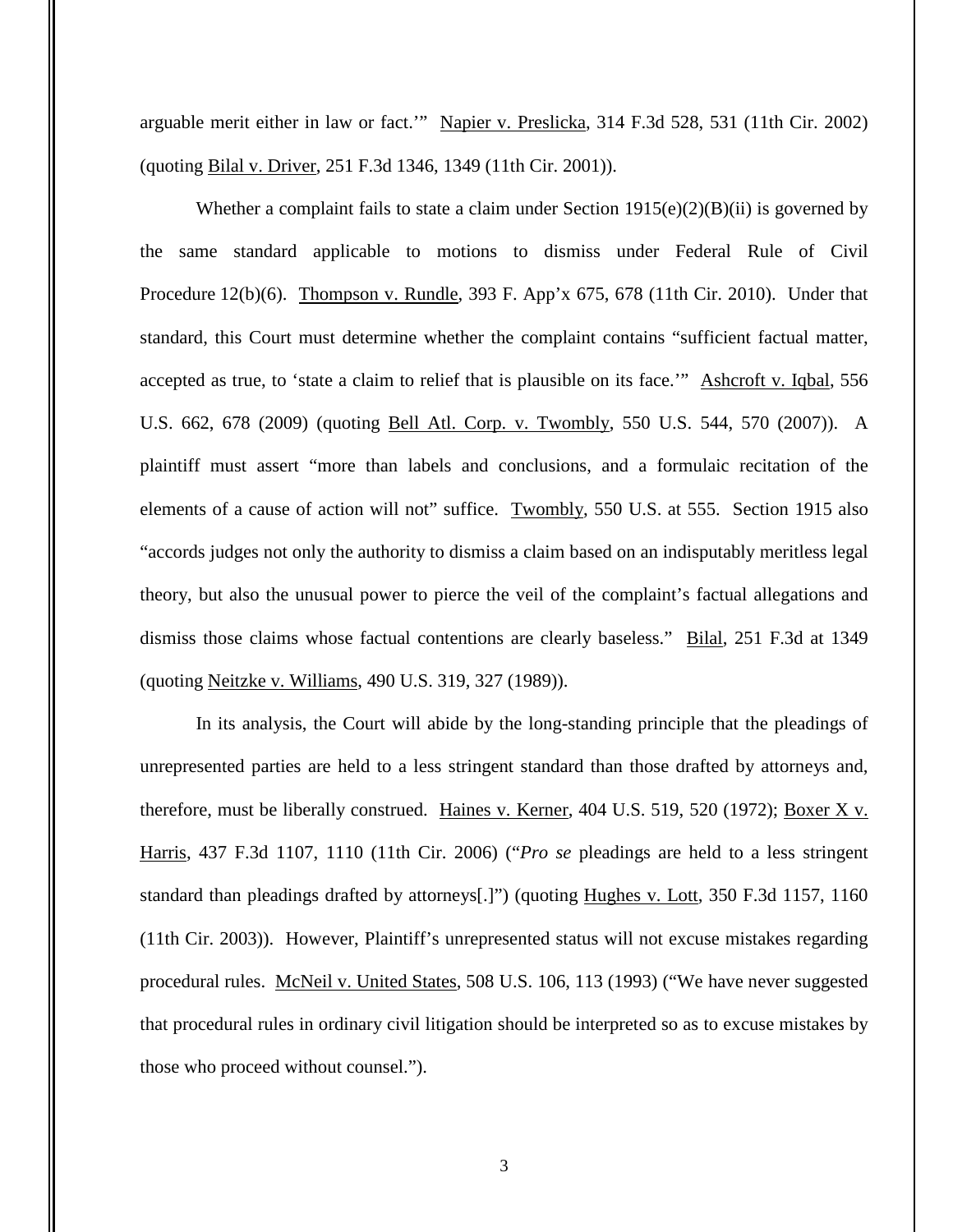#### **DISCUSSION**

## **I. Judicial Immunity**

Judicial immunity bars Plaintiff's claims against Defendant Kelley. Congress did not abrogate the doctrine of judicial immunity when it enacted Section 1983. Judicial immunity is an absolute immunity, and it applies even when a judge acts maliciously. Bolin v. Story, 225 F.3d 1234, 1239 (11th Cir. 2000) ("Judges are entitled to absolute judicial immunity from damages for those acts taken while they are acting in their judicial capacity unless they acted in the clear absence of all jurisdiction."); Stump v. Sparkman, 435 U.S. 349, 356 (1978) (holding judicial immunity doctrine applies in Section 1983 actions). Absolute immunity not only protects against liability but also against a case going to trial at all. Harris v. Deveaux, 780 F.2d 911, 914 (11th Cir. 1986) (citing Mitchell v. Forsyth, 472 U.S. 511, 526 (1985)). To determine whether a judge is entitled to absolute immunity from money damages under Section 1983, a two-part test was established in Stump: 1) whether the judge dealt with the plaintiff in a judicial capacity; and 2) whether the judge acted in the "clear absence of all jurisdiction." Id. (quoting Stump, 435 U.S. at 357). The second prong of this test is "only satisfied if a judge completely lacks subject matter jurisdiction." Id. at 916.

Plaintiff clearly complains about the actions of Defendant Kelley in his capacity as a judicial official in a case pending before him in which Plaintiff was a named party. Nevertheless, Plaintiff fails to make a plausible claim that Defendant Kelley acted in the clear absence of jurisdiction. Consequently, the Court should **DISMISS** Plaintiff's Section 1983 claims against Defendant Kelley based on judicial immunity principles.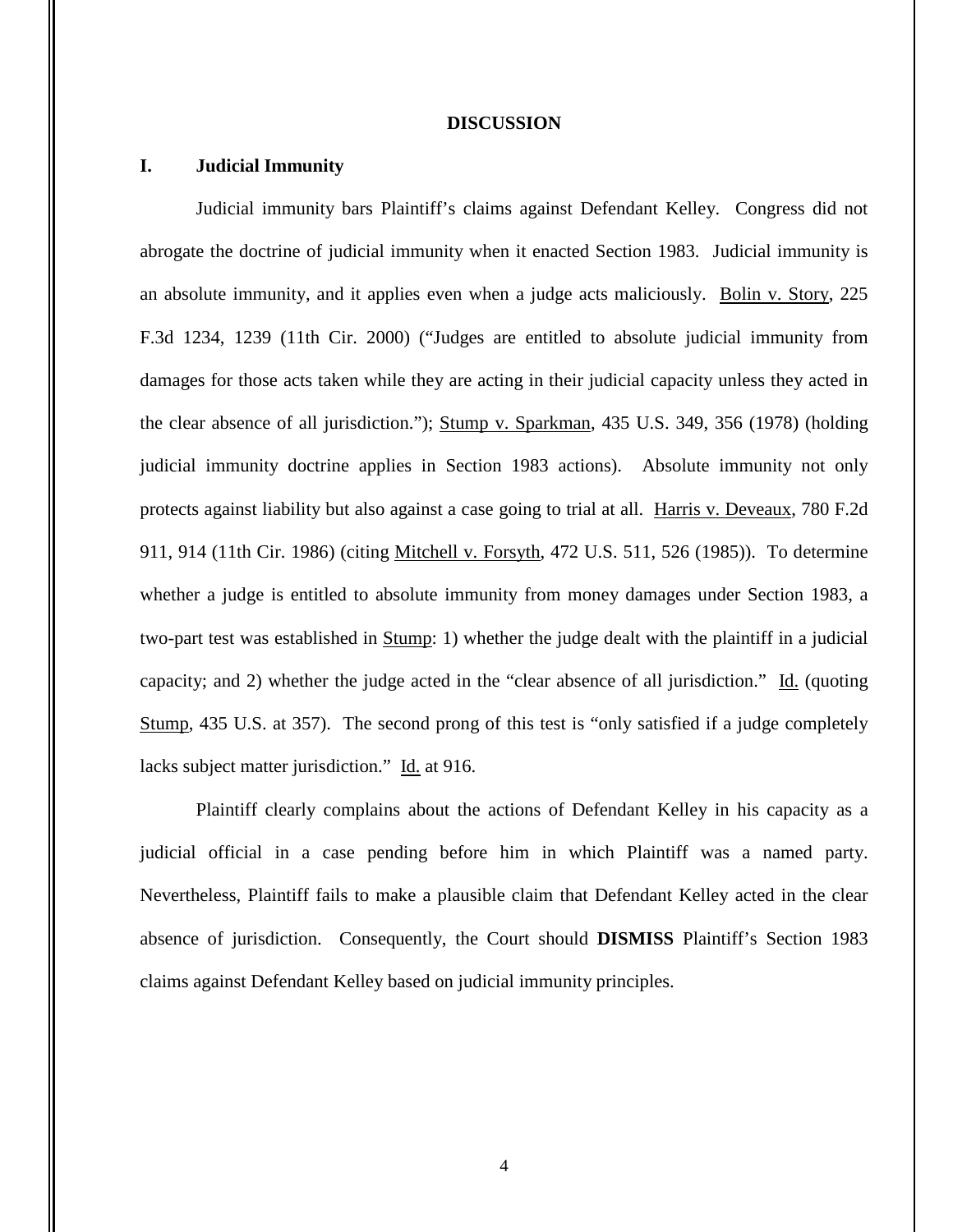## **II. Dismissal Pursuant to Heck v. Humphrey and the Rooker-Feldman Doctrine**

The allegations contained in Plaintiff's Amended Complaint center around criminal proceedings in Glynn County, Georgia. It appears from the docket of this case that Plaintiff has either been convicted of a separate offense or had his probation revoked in a previous criminal proceeding stemming from these criminal proceedings. However, there is nothing before the Court indicating that these proceedings have been reversed, expunged, invalidated, called into question by a federal court's issuance of a writ of habeas corpus, or otherwise overturned. (Docs. 1, 4.) Consequently, this Court is precluded from reviewing his claims by the decision in Heck v. Humphrey, 512 U.S. 477 (1994).

In Heck, a state prisoner filed a Section 1983 damages action against the prosecutors and investigator in his criminal case for their actions which resulted in his conviction. The United States Supreme Court analogized the plaintiff's claim to a common-law cause of action for malicious prosecution, which requires as an element of the claim that the prior criminal proceeding be terminated in favor of the accused. 512 U.S. at 484. The Supreme Court reasoned:

We think the hoary principle that civil tort actions are not appropriate vehicles for challenging the validity of outstanding criminal judgments applies to § 1983 damages actions that necessarily require the plaintiff to prove the unlawfulness of his conviction or confinement, just as it had always applied to actions for malicious prosecution (footnote omitted).

We hold that, in order to recover damages for allegedly unconstitutional conviction or imprisonment, or for other harm caused by actions whose unlawfulness would render a conviction or sentence invalid, (footnote omitted), a § 1983 plaintiff must prove that the conviction or sentence has been reversed on direct appeal, expunged by executive order, declared invalid by a state tribunal authorized to make such determination, or called into question by a federal court's issuance of a writ of habeas corpus, 28 U.S.C. § 2254. A claim for damages bearing that relationship to a conviction or sentence that has not been so invalidated is not cognizable under § 1983. Thus, when a state prisoner seeks damages in a § 1983 suit, the district court must consider whether a judgment in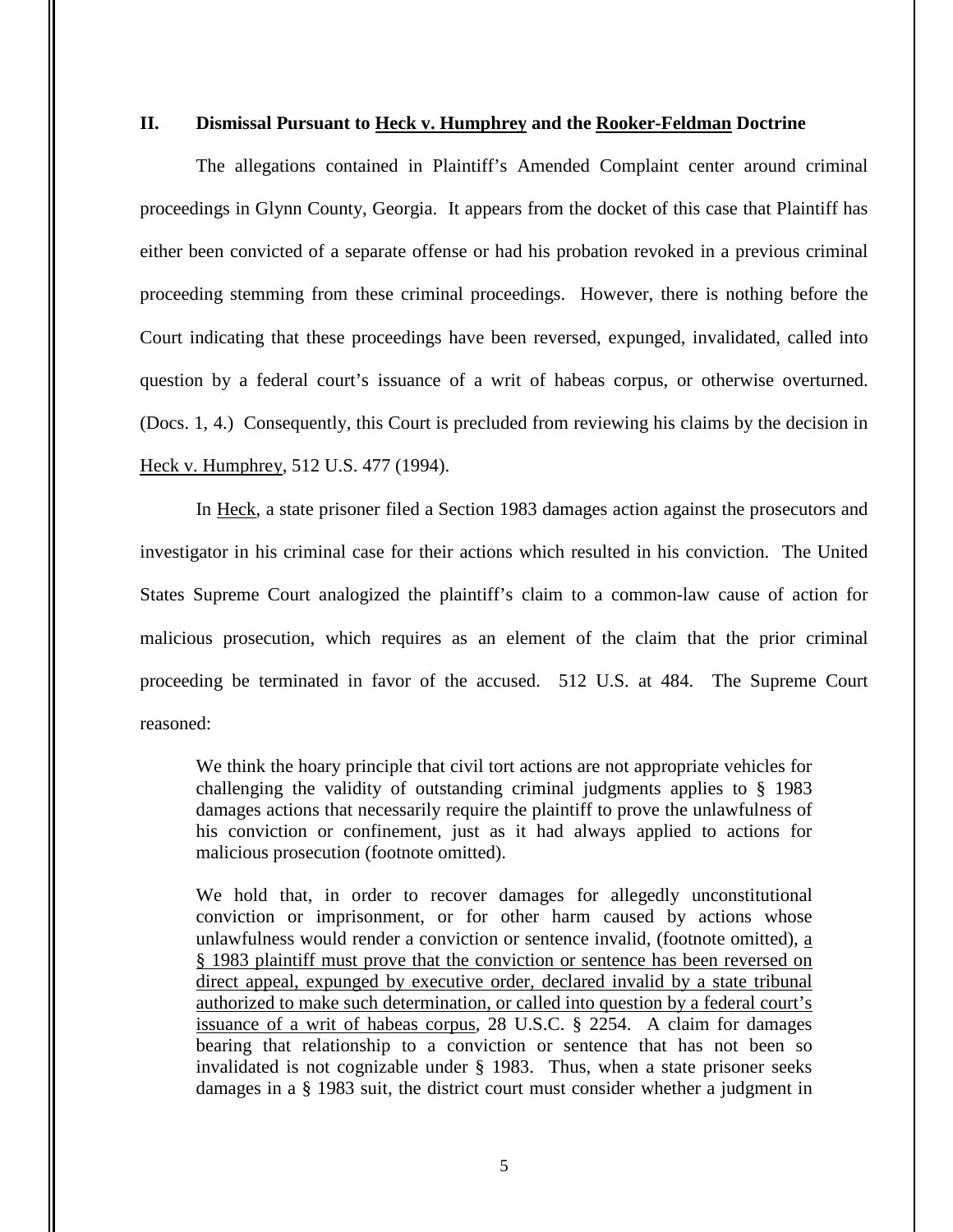favor of the plaintiff would necessarily imply the invalidity of his conviction or sentence; if it would, the complaint must be dismissed unless the plaintiff can demonstrate that the conviction or sentence has already been invalidated.

Id. at 486–87 (emphasis added).

Under Heck, a plaintiff who is attempting "to recover damages for allegedly unconstitutional conviction or imprisonment, or for other harm caused by actions whose unlawfulness would render a conviction or sentence invalid," must make a showing that his conviction, sentence, or other criminal judgment was reversed, expunged, declared invalid by an appropriate state tribunal, or called into question in a federal court's issuance of a writ of habeas corpus. Id. If a plaintiff fails to make this showing, then he cannot bring an action under Section 1983. Id. at 489. Furthermore, to the extent a plaintiff contends that a favorable ruling on his claims would not invalidate his conviction, sentence, confinement, or other criminal judgment, the burden is on the plaintiff to prove this contention in order for his claims to proceed. Id. at 487. Although Heck involved a claim brought under 42 U.S.C. § 1983 for money damages, Heck's holding has been extended to claims seeking declaratory or injunctive relief as well as money damages.<sup>2</sup> See Wilkinson v. Dotson, 544 U.S. 74, 81–82 (2005); Abella v. Rubino, 63 F.3d 1063, 1066 (11th Cir. 1995); see also Preiser v. Rodriguez, 411 U.S. 475, 500 (1973) ("[W]e hold today that when a state prisoner is challenging the very fact or duration of his physical imprisonment, and the relief he seeks is a determination that he is entitled to immediate release or a speedier release from that imprisonment, his sole federal remedy is a writ of habeas corpus.").

"Under this standard, it is not unusual for a § 1983 claim to be dismissed for failure to satisfy Heck's favorable termination requirement." Desravines v. Fla. Dep't of Fin. Servs.,

<sup>&</sup>lt;sup>2</sup> Plaintiff seeks monetary damages and declaratory relief. (Doc. 4, p. 6.)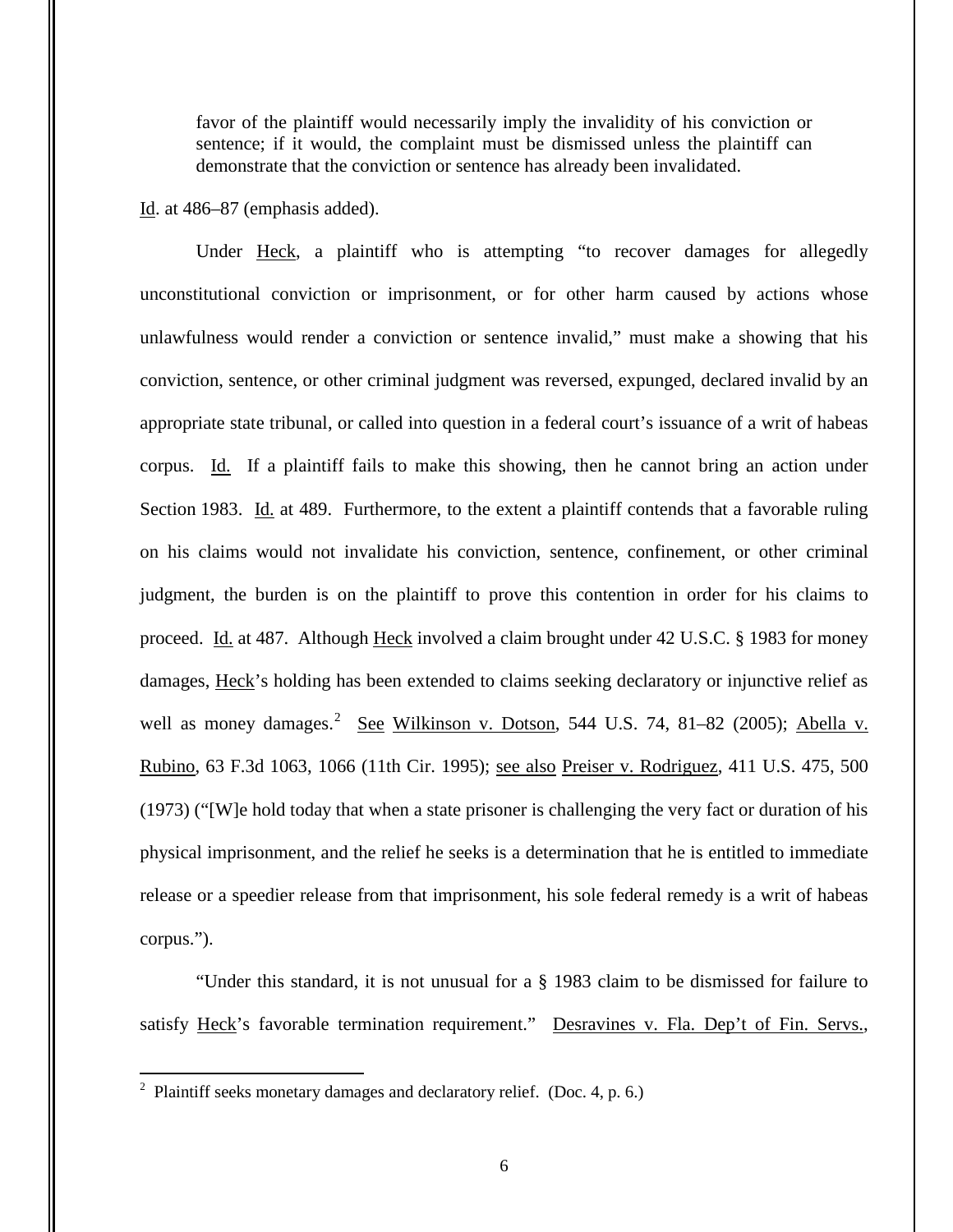No. 6:11-CV-235-ORL-22, 2011 WL 2292180, at \*3 (M.D. Fla. May 23, 2011), *report and recommendation adopted by* No. 6:11-CV-235-ORL-22, 2011 WL 2222170 (M.D. Fla. June 8, 2011) (citing Gray v. Kinsey, No. 3:09–cv–324/LC/MD, 2009 WL 2634205, at \*9 (N.D. Fla. Aug. 25, 2009) (finding plaintiff's claims barred by Heck's favorable termination requirement where plaintiff sought invalidation of his traffic conviction but failed to appeal the conviction in state court)); Domotor v. Wennet, 630 F. Supp. 2d 1368, 1379 (S.D. Fla. 2009) ("allowing the plaintiff to circumvent applicable state procedures and collaterally attack her convictions in federal court is the precise situation that Heck seeks to preclude" because the plaintiff entered into a plea agreement with knowledge of substantially all of the allegations that now form the basis of a Section 1983 action for damages); St. Germain v. Isenhower, 98 F. Supp. 2d 1366, 1372 (S.D. Fla. 2000) (holding plaintiff's convictions for the lesser-included offenses of false imprisonment and misdemeanor battery did not constitute a favorable termination and thus plaintiff's § 1983 action was precluded by Heck); see also Cooper v. Georgia, No. CV413-091, 2013 WL 2253214, at \*2 (S.D. Ga. May 22, 2013), *report and recommendation adopted by* No. CV413-091, 2013 WL 2660046 (S.D. Ga. June 11, 2013); Brown v. Renfroe, No. CV210-003, 2011 WL 902197, at \*2 (S.D. Ga. Jan. 25, 2011), *report and recommendation adopted by* No. CV210-003, 2011 WL 892359 (S.D. Ga. Mar. 9, 2011), *aff'd sub nom.*, Brown v. Coleman, 439 F. App'x 794 (11th Cir. 2011).

In this case, Plaintiff has not shown that his criminal proceedings have been favorably terminated. To the contrary, Plaintiff only alleges he was falsely arrested. Plaintiff seeks declaratory relief and monetary compensation. Accordingly, the Heck decision unquestionably precludes Plaintiff's claims.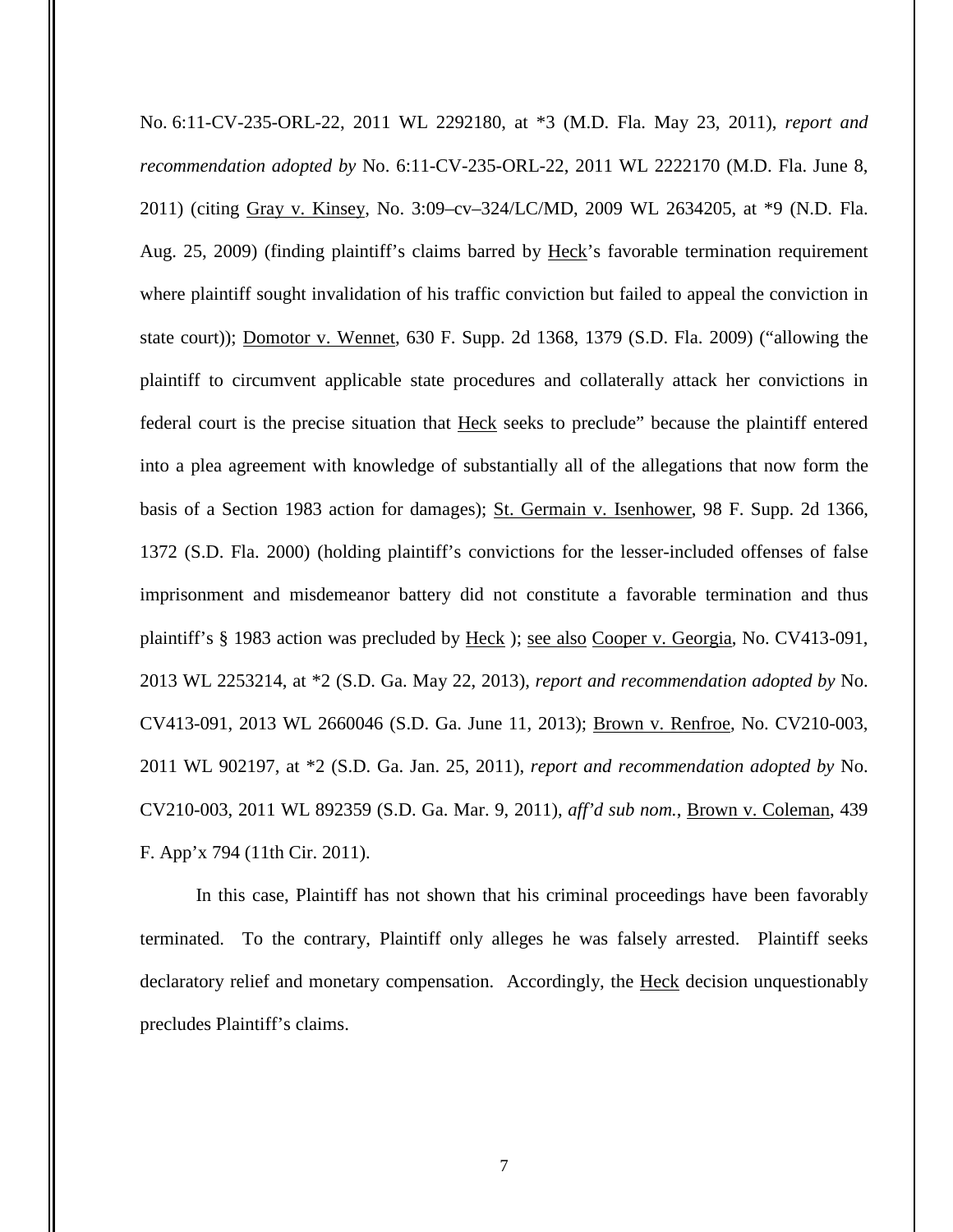Even if Plaintiff is not challenging a conviction, he is at least challenging his post-arrest confinement. However, Heck is not only limited to claims challenging the validity of criminal convictions. It also applies to detentions absent convictions. See Cohen v. Clemens, 321 F. App'x 739, 741 (10th Cir. 2009) (In the immigration context, "Heck bar[red the plaintiff's] claims for damages because success on those claims would necessarily imply the invalidity of [his] detention."); Edwards v. Balisok, 520 U.S. 641 (1997) (applying Heck to a Section 1983 claim challenging procedures used to deprive a prison inmate of good time credits); Huftile v. Miccio-Fonseca, 410 F.3d 1136, 1137 (9th Cir. 2005) (applying Heck to a Section 1983 claim challenging civil commitment under California's Sexually Violent Predators Act); Hamilton v. Lyons, 74 F.3d 99, 102–03 (5th Cir. 1996) (applying Heck to a Section 1983 claim challenging the coercive nature of a pretrial detainee's confinement prior to giving a statement regarding pending charges). Thus, Heck bars Plaintiff's claims for this additional reason.

Additional grounds support dismissal of Plaintiff's putative Section 1983 claims. Pursuant to the Rooker-Feldman doctrine, the Court is without jurisdiction over Plaintiff's claims, which essentially seek review of state-court criminal proceedings decided against him. "The Rooker-Feldman doctrine derives from Rooker v. Fidelity Trust Company, 263 U.S. 413 (1923), and District of Columbia Court of Appeals v. Feldman, 460 U.S. 462 (1983), and provides that, as a general matter, federal district courts lack jurisdiction to review a final state court decision." McCorvey v. Weaver, 620 F. App'x 881, 882 (11th Cir. 2015). Nor under the Rooker-Feldman doctrine may a federal court "decide federal issues that are raised in state proceedings and 'inextricably intertwined' with the state court's judgment." See Datz v. Kilgore, 51 F.3d 252, 253 (11th Cir. 1995) (quoting Staley v. Ledbetter, 837 F.2d 1016, 1018 (11th Cir. 1988)). "Rooker-Feldman applies because, among the federal courts, Congress authorized only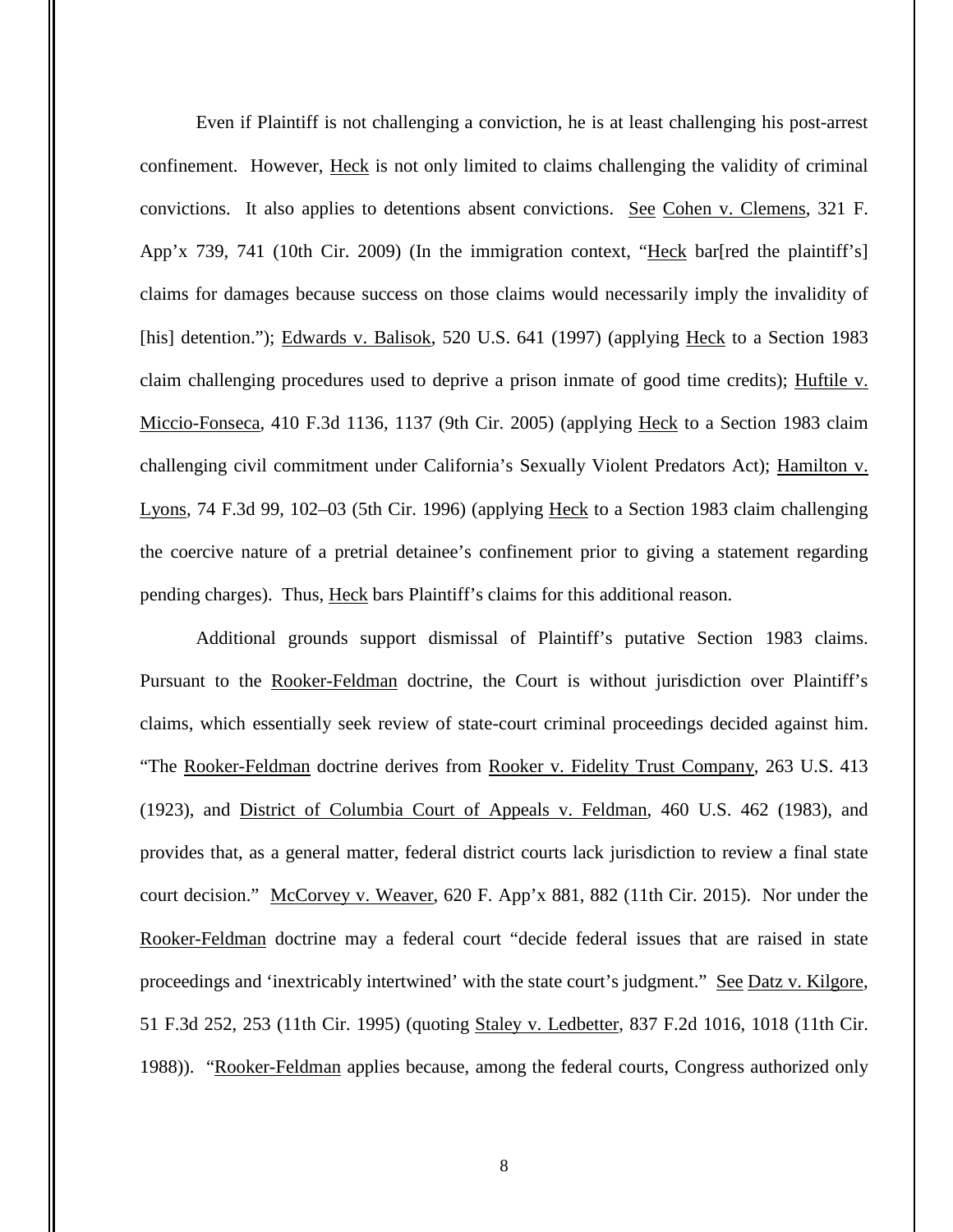the Supreme Court to reverse or modify a state court decision." Helton v. Ramsay, 566 F. App'x 876, 877 (11th Cir. 2014) (citing Exxon Mobil Corp. v. Saudi Basic Indus. Corp., 544 U.S. 280, 284 (2005)). Because Plaintiff, through this Section 1983 action, essentially asks this Court to invalidate his conviction obtained in Glynn County, Georgia, this Court lacks jurisdiction over his claims.

Accordingly, the Court should **DISMISS** Plaintiff's claims in their entirety.

## **III. Plaintiff's Complaint is Duplicative**

 Though Plaintiff does not disclose this information in his Complaint, he previously filed a cause of action in Case Number 2:17-cv-100, Eckerd v. Cannon, et al., on August 28, 2017. Compl., Eckerd v. Cannon, et al., 2:17-cv-100 (S.D. Ga. Aug. 28, 2017), ECF No. 1. In his complaint in Case Number 2:17-cv-100, Plaintiff made the same assertions as he does in the instant Complaint. Id.

"It is well settled that a plaintiff may not file duplicative complaints in order to expand [his] legal rights." Vanover v. NCO Fin. Serv., Inc., 857 F.3d 833, 841 (11th Cir. 2017) (quotations and citations omitted); see also Curtis v. Citibank, N.A., 226 F.3d 133, 138 (2d Cir. 2000) ("The power to dismiss a duplicative lawsuit is meant to foster judicial economy and the 'comprehensive disposition of litigation.'") (citing Kerotest Mfg. Co. v. C-O-Two Fire Equipment Co., 342 U.S. 180, 183 (1952)); Oliney v. Gardner, 771 F.2d 856, 859 (5th Cir. 1985) ("When a plaintiff files a second complaint alleging the same cause of action as a prior, *pending*, related action, the second complaint may be dismissed.") (emphasis in original); Walton v. Eaton Corp., 563 F.2d 66, 70 (3d Cir. 1977) ("[I]t is clear that [plaintiff] had no right to maintain two separate actions involving the same subject matter at the same time in the same court and against the same defendant.").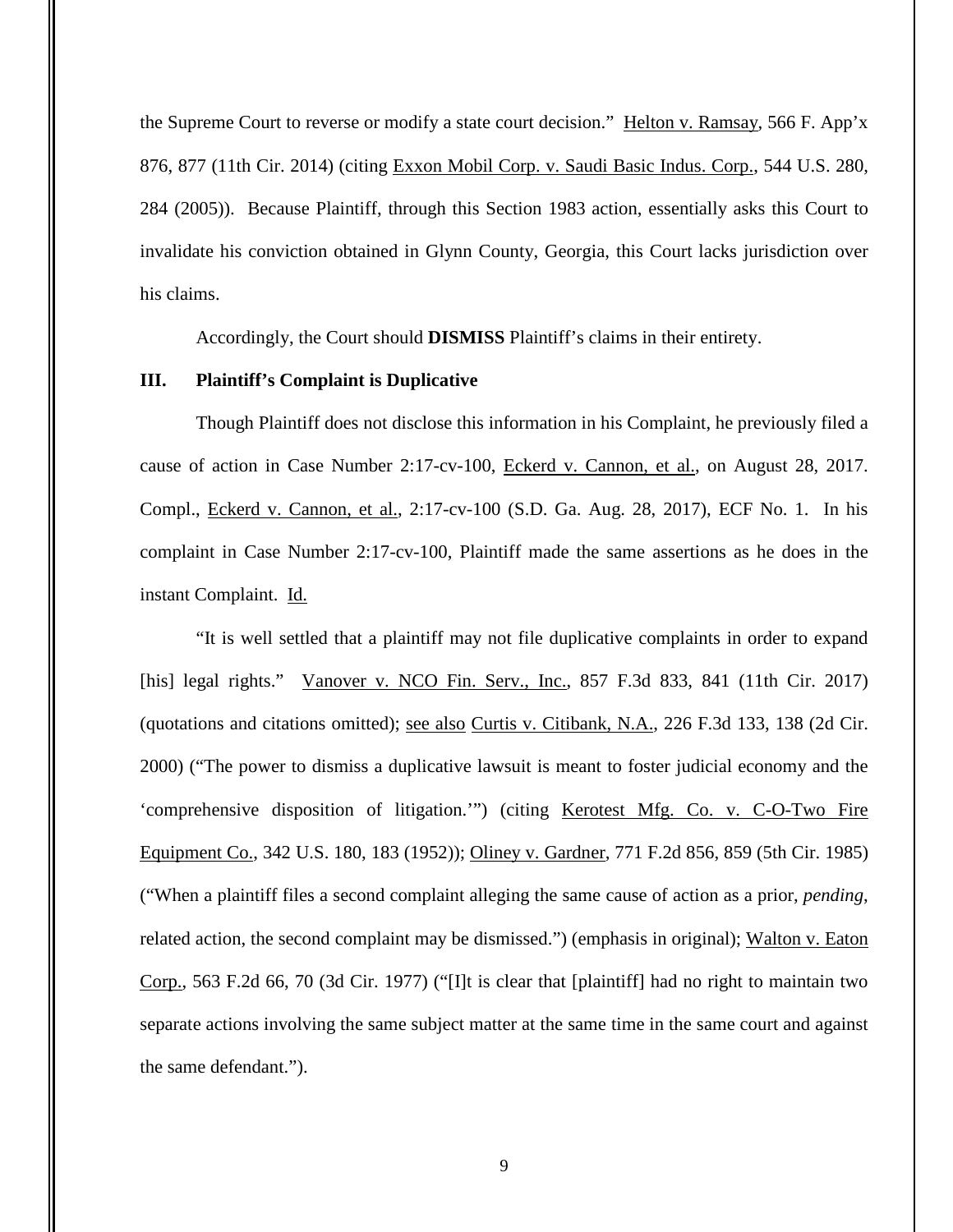As Plaintiff already filed a complaint on a previous occasion in which he made the same assertions as he does in his Complaint in this case, the Court should **DISMISS** Plaintiff's Complaint as duplicative. $3$ 

## **IV. Leave to Appeal** *in Forma Pauperis*

The Court should also deny Plaintiff leave to appeal *in forma pauperis*. 4 Though Plaintiff has, of course, not yet filed a notice of appeal, it would be appropriate to address these issues in the Court's order of dismissal. Fed. R. App. P. 24(a)(3) (trial court may certify that appeal is not taken in good faith "before or after the notice of appeal is filed").

An appeal cannot be taken *in forma pauperis* if the trial court certifies that the appeal is not taken in good faith. 28 U.S.C. § 1915(a)(3); Fed. R. App. P. 24(a)(3). Good faith in this context must be judged by an objective standard. Busch v. Cty. of Volusia, 189 F.R.D. 687, 691 (M.D. Fla. 1999). A party does not proceed in good faith when he seeks to advance a frivolous claim or argument. See Coppedge v. United States, 369 U.S. 438, 445 (1962). A claim or argument is frivolous when it appears the factual allegations are clearly baseless or the legal theories are indisputably meritless. Neitzke v. Williams, 490 U.S. 319, 327 (1989); Carroll v. Gross, 984 F.2d 392, 393 (11th Cir. 1993). Stated another way, an *in forma pauperis* action is frivolous, and thus, not brought in good faith, if it is "without arguable merit either in law or fact." Napier v. Preslicka, 314 F.3d 528, 531 (11th Cir. 2002); see also Brown v. United States, Nos. 407CV085, 403CR001, 2009 WL 307872, at \*1–2 (S.D. Ga. Feb. 9, 2009).

 $\overline{a}$ 

<sup>&</sup>lt;sup>3</sup> I recommended Plaintiff's complaint be dismissed as frivolous and for failing to state a claim in Case Number 2:17-cv-100. R. & R., Eckerd v. Cannon, et al., 2:17-cv-100 (S.D. Ga. Oct. 10, 2017), ECF No. 6. That recommendation is pending before the Court.

<sup>&</sup>lt;sup>4</sup> A certificate of appealability is not required in this Section 1983 action.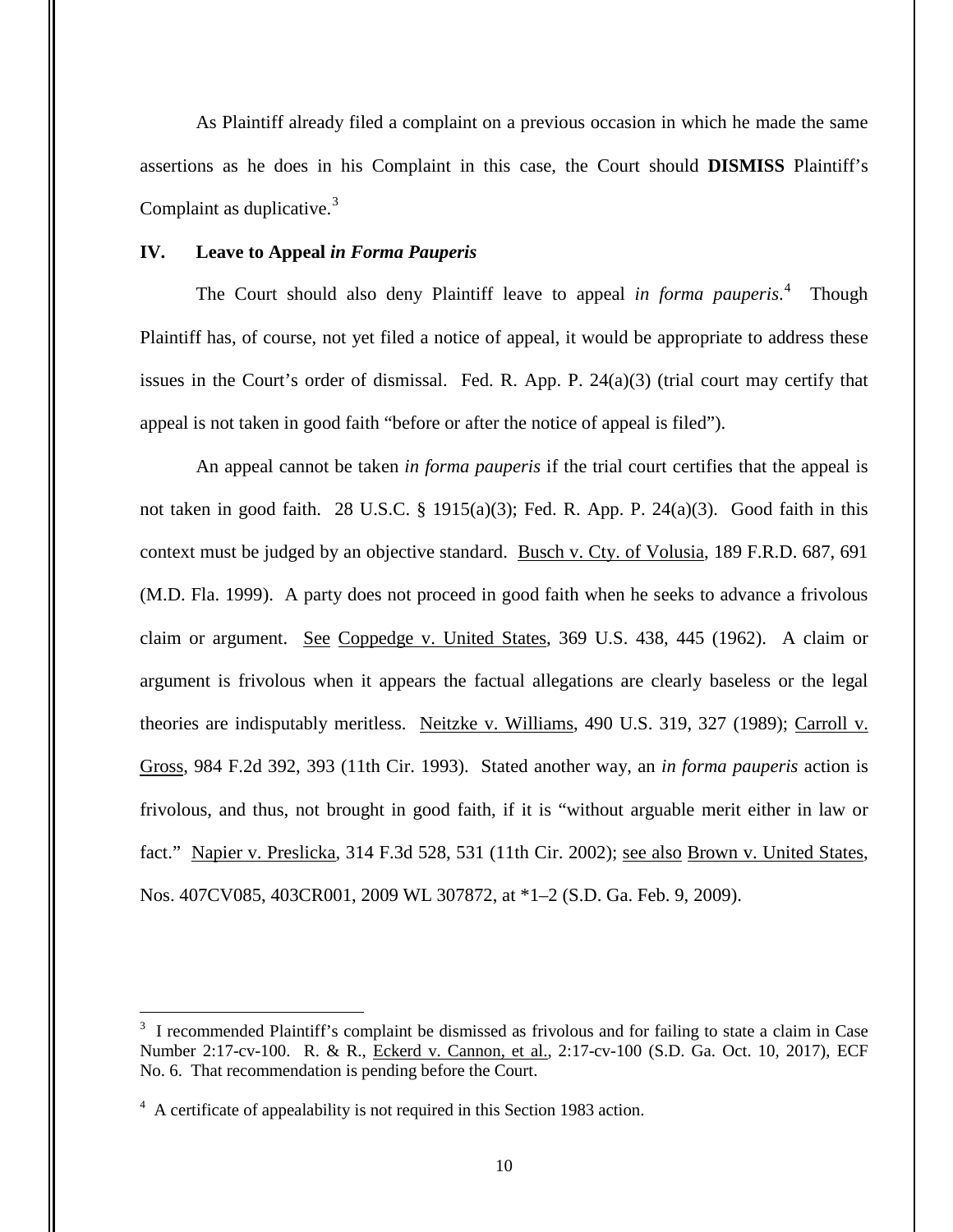Based on the above analysis of Plaintiff's action, there are no non-frivolous issues to raise on appeal, and an appeal would not be taken in good faith. Thus, the Court should **DENY** Plaintiff *in forma pauperis* status on appeal.

## **CONCLUSION**

The Court **DENIES** Plaintiff's Motions for Leave to Proceed *in Forma Pauperis*. (Docs. 2, 5.) I **RECOMMEND** the Court **DISMISS** Plaintiff's Complaint, as amended, for failure to state a claim. I also **RECOMMEND** the Court **DIRECT** the Clerk of Court to **CLOSE** this case and enter the appropriate judgment of dismissal and **DENY** Plaintiff leave to appeal *in forma pauperis*.

The Court **ORDERS** any party seeking to object to this Report and Recommendation to file specific written objections within fourteen (14) days of the date on which this Report and Recommendation is entered. Any objections asserting that the Magistrate Judge failed to address any contention raised in the Complaint must also be included. Failure to do so will bar any later challenge or review of the factual findings or legal conclusions of the Magistrate Judge. See 28 U.S.C.  $\S$  636(b)(1)(C); Thomas v. Arn, 474 U.S. 140 (1985). A copy of the objections must be served upon all other parties to the action. The filing of objections is not a proper vehicle through which to make new allegations or present additional evidence.

Upon receipt of Objections meeting the specificity requirement set out above, a United States District Judge will make a *de novo* determination of those portions of the report, proposed findings, or recommendation to which objection is made and may accept, reject, or modify in whole or in part, the findings or recommendations made by the Magistrate Judge. Objections not meeting the specificity requirement set out above will not be considered by a District Judge. A party may not appeal a Magistrate Judge's report and recommendation directly to the United